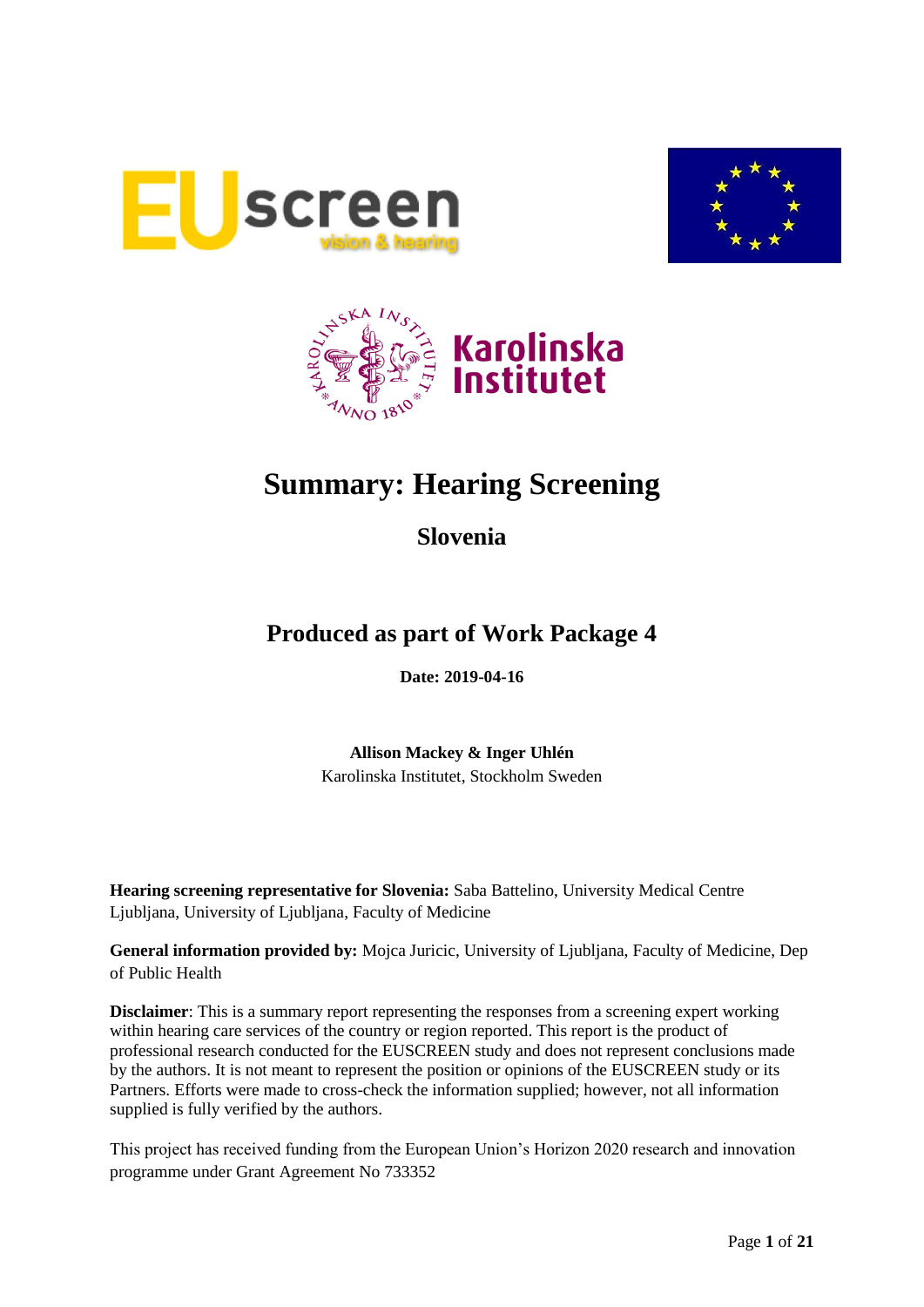

# **Table of Contents**

| 1.   |  |  |  |  |  |
|------|--|--|--|--|--|
| 2.   |  |  |  |  |  |
| 3.   |  |  |  |  |  |
| 3.1. |  |  |  |  |  |
| 3.2. |  |  |  |  |  |
| 3.3. |  |  |  |  |  |
| 4.   |  |  |  |  |  |
| 5.   |  |  |  |  |  |
| 5.1. |  |  |  |  |  |
| 5.2. |  |  |  |  |  |
| 5.3. |  |  |  |  |  |
| 5.4. |  |  |  |  |  |
| 6.   |  |  |  |  |  |
| 6.1. |  |  |  |  |  |
| 6.2. |  |  |  |  |  |
| 6.3. |  |  |  |  |  |
| 7.   |  |  |  |  |  |
| 7.1. |  |  |  |  |  |
| 7.2. |  |  |  |  |  |
| 7.3. |  |  |  |  |  |
| 8.   |  |  |  |  |  |
| 8.1. |  |  |  |  |  |
| 8.2. |  |  |  |  |  |
| 8.3. |  |  |  |  |  |
| 8.4. |  |  |  |  |  |
| 8.5. |  |  |  |  |  |
| 8.6. |  |  |  |  |  |
| 9.   |  |  |  |  |  |
| 9.1. |  |  |  |  |  |
| 9.2. |  |  |  |  |  |
| 9.3. |  |  |  |  |  |
| 9.4. |  |  |  |  |  |
| 10.  |  |  |  |  |  |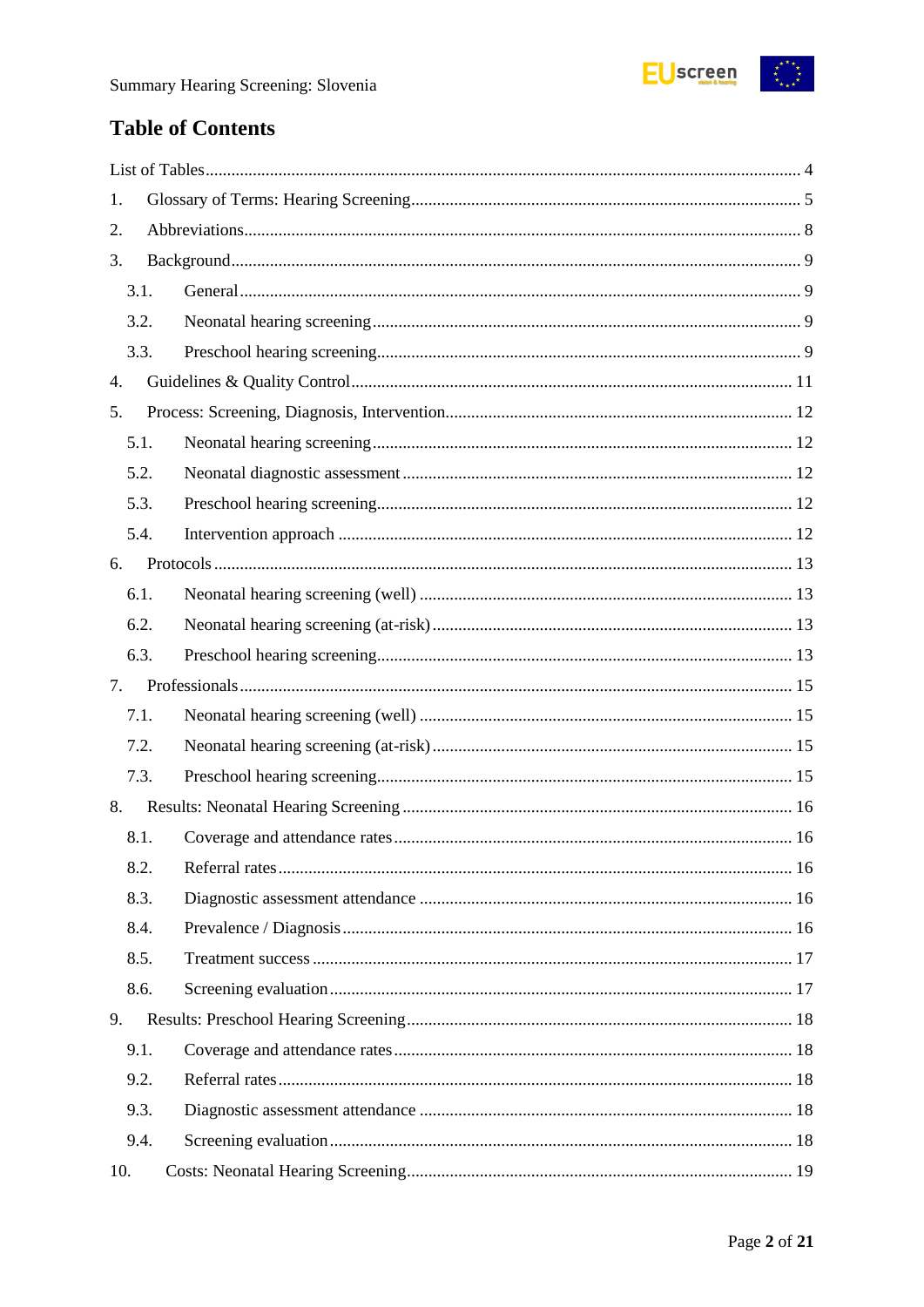

| 10.1. |  |
|-------|--|
| 10.2. |  |
| 10.3. |  |
| 10.4. |  |
| 10.5. |  |
| 10.6. |  |
| 11.   |  |
| 11.1. |  |
|       |  |
|       |  |
|       |  |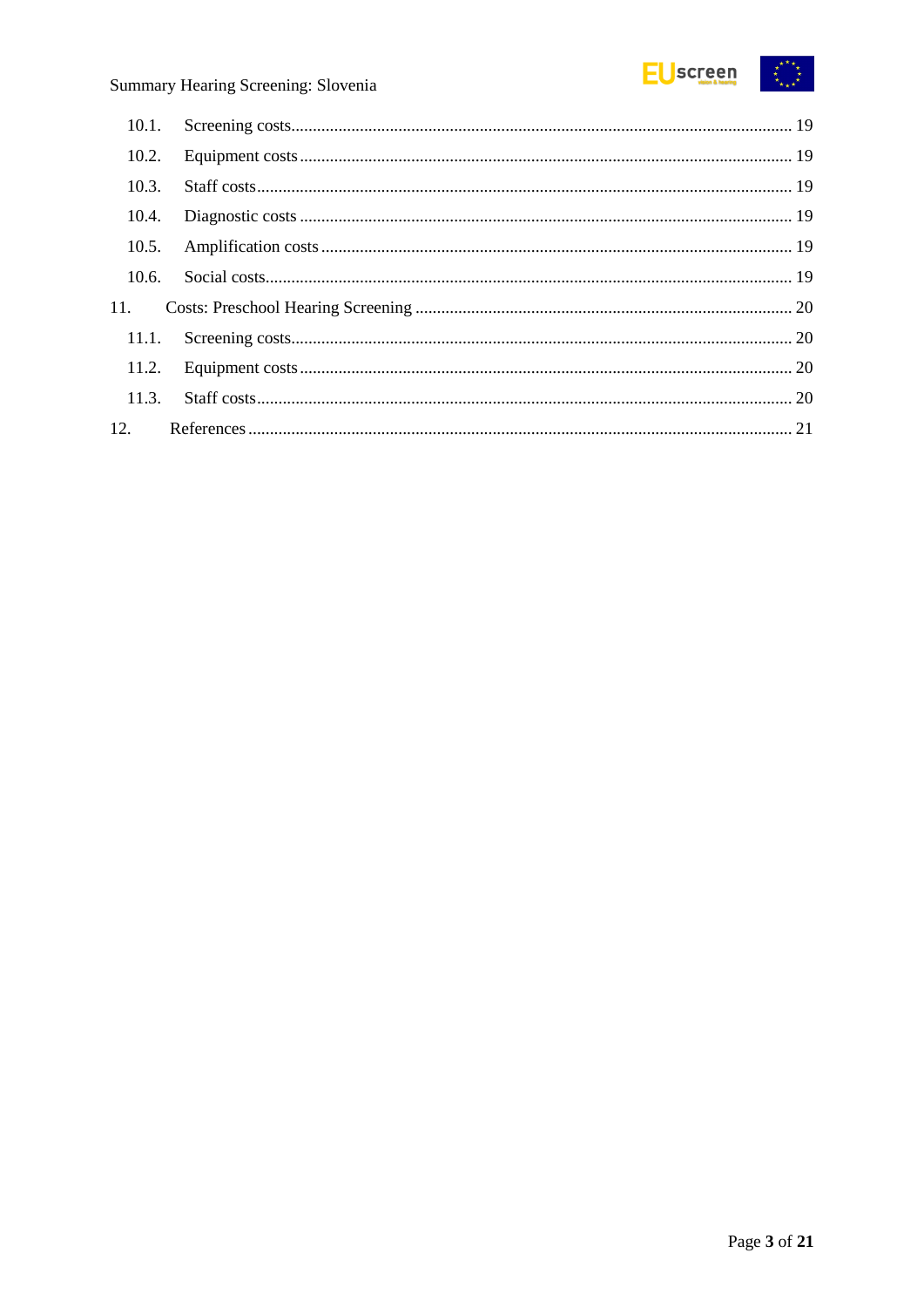

# <span id="page-3-0"></span>**List of Tables**

| Table 1: Process for neonatal hearing screening for well, healthy infants in Slovenia 13            |  |
|-----------------------------------------------------------------------------------------------------|--|
|                                                                                                     |  |
| Table 3: Referral rates for neonatal hearing screening (well-babies) in Slovenia 16                 |  |
| Table 4: Prevalence of permanent hearing loss among neonates in Ljubljana, Slovenia (estimated from |  |
|                                                                                                     |  |
|                                                                                                     |  |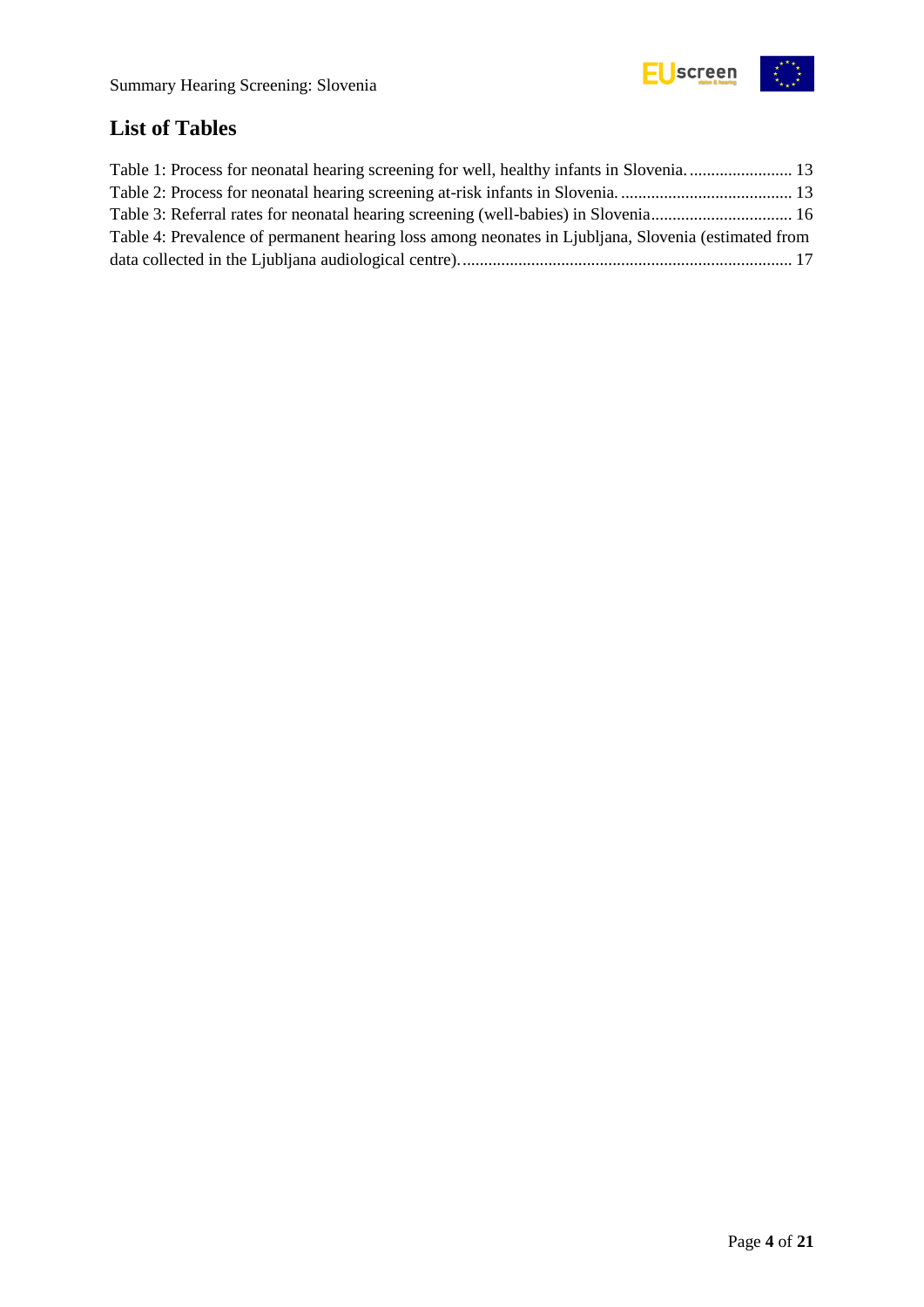$\frac{1}{2}$ 

# <span id="page-4-0"></span>**1. Glossary of Terms: Hearing Screening**

| A test result where a normal "pass" response could not be detected under<br>good conditions. The result on screening equipment may indicate "no<br><b>Abnormal test result</b><br>response," "fail," or "refer."                                                                                                            |                                                                                                                                                                                                                                                                                                                                                                                                                                                                                                                                                                                                                                                                                                                                                                  |  |  |  |
|-----------------------------------------------------------------------------------------------------------------------------------------------------------------------------------------------------------------------------------------------------------------------------------------------------------------------------|------------------------------------------------------------------------------------------------------------------------------------------------------------------------------------------------------------------------------------------------------------------------------------------------------------------------------------------------------------------------------------------------------------------------------------------------------------------------------------------------------------------------------------------------------------------------------------------------------------------------------------------------------------------------------------------------------------------------------------------------------------------|--|--|--|
| <b>Attendance rate</b>                                                                                                                                                                                                                                                                                                      | The proportion of all those invited for screening that are tested and receive<br>a result,<br>Invited for screening includes all those that are offered the<br>screening test.<br>Tested and receive a result could be a "pass" or "fail".<br>Attendance rate provides information on the willingness of families to<br>participate in screening.                                                                                                                                                                                                                                                                                                                                                                                                                |  |  |  |
| See definition of Attendance rate.<br><b>Attendance rate in</b><br>first year of life<br>The calculation cut-off is after one year of life.                                                                                                                                                                                 |                                                                                                                                                                                                                                                                                                                                                                                                                                                                                                                                                                                                                                                                                                                                                                  |  |  |  |
| <b>Compliance with</b><br>referral (percentage)                                                                                                                                                                                                                                                                             | The percentage of those who are referred from screening to a diagnostic<br>assessment that actually attend the first diagnostic assessment.<br>Percentage of compliance provides information on the willingness of                                                                                                                                                                                                                                                                                                                                                                                                                                                                                                                                               |  |  |  |
|                                                                                                                                                                                                                                                                                                                             | families to attend the diagnostic assessment after referral from screening.                                                                                                                                                                                                                                                                                                                                                                                                                                                                                                                                                                                                                                                                                      |  |  |  |
| <b>Coverage</b>                                                                                                                                                                                                                                                                                                             | The proportion of those eligible for screening that are tested and receive a<br>result within a specific time.<br>Eligible for screening includes those within the population that are<br>covered under the screening or health care program.<br>Tested and receive a result could be a "pass" or "refer to<br>diagnostic assessment".<br>Specific time can be defined, such as 1 month after birth, 3 months<br>after birth, etc.<br>Coverage provides information on the overall effectiveness and timeliness<br>of a complete screening programme.<br>Factors such as being offered screening, willingness to participate, missed<br>screening, ability to complete the screen, and ability to document the<br>screening results will influence the coverage. |  |  |  |
| See definition of Coverage.<br>The specific time is pre-defined as within the first year of life.<br><b>Coverage in first</b><br>year of life<br>In other words, the coverage is the proportion of those eligible for<br>screening that complete the screening sequence to a final result within the<br>first year of life. |                                                                                                                                                                                                                                                                                                                                                                                                                                                                                                                                                                                                                                                                                                                                                                  |  |  |  |
| <b>False negatives</b>                                                                                                                                                                                                                                                                                                      | The percentage of infants/children with a hearing loss (defined by the<br>target condition) that receive a result of "pass" during screening.                                                                                                                                                                                                                                                                                                                                                                                                                                                                                                                                                                                                                    |  |  |  |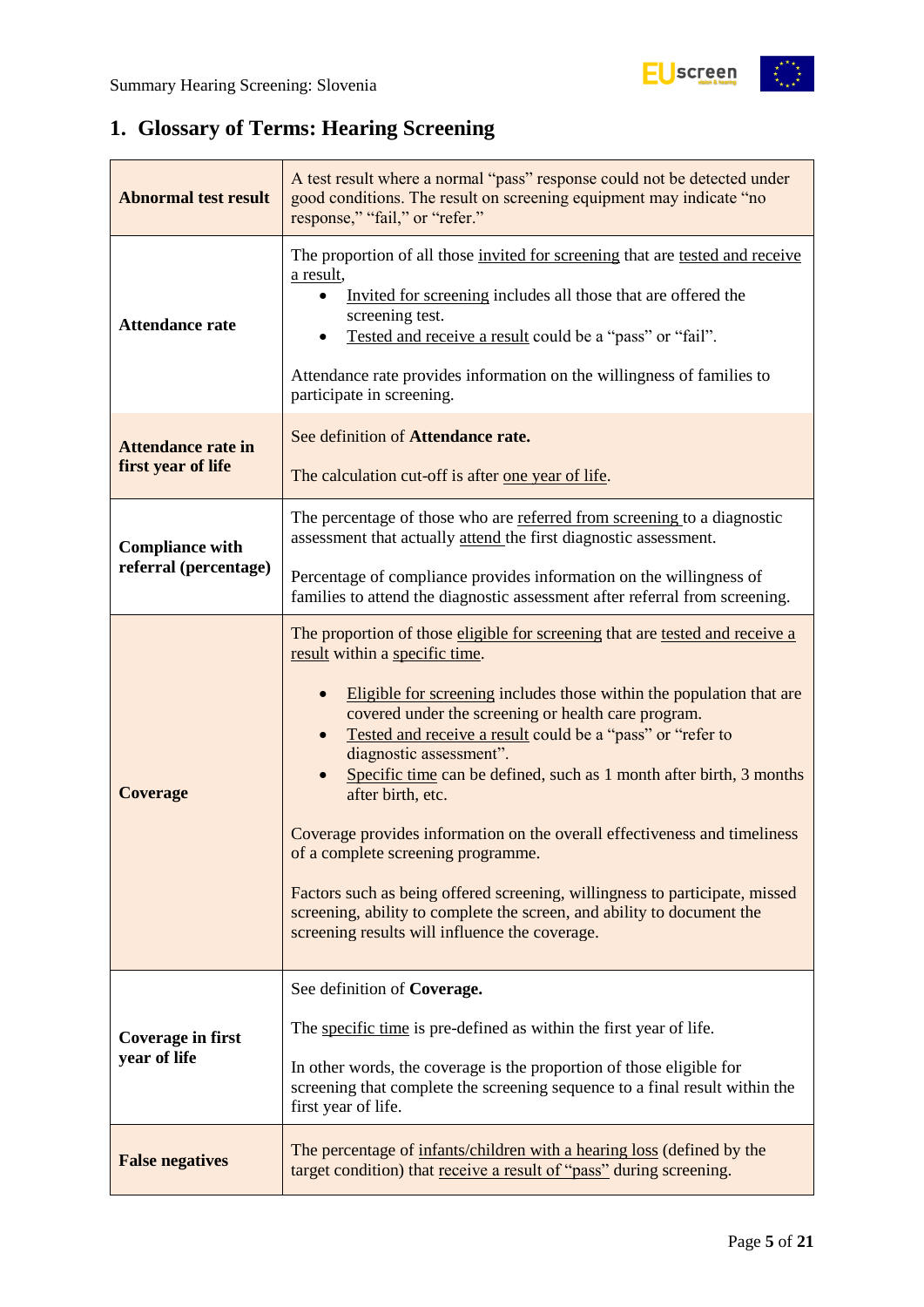

|                                                                                                                                                  | Example: If 100 infants with hearing loss are screened, and 1 infant passes<br>the screening, the percentage of false negatives is 1%.                                                                 |  |  |
|--------------------------------------------------------------------------------------------------------------------------------------------------|--------------------------------------------------------------------------------------------------------------------------------------------------------------------------------------------------------|--|--|
|                                                                                                                                                  | The percentage of infants/children with normal hearing that receive a<br>result of "fail" from the final screening test.                                                                               |  |  |
| <b>False positives</b>                                                                                                                           | Example: If 100 infants with normal hearing are screened, and 3 infants<br>fail the screening and are referred for diagnostic assessment, the<br>percentage of false positives is 3%.                  |  |  |
| Recommendations or instructions provided by an authoritative body on the<br><b>Guidelines</b><br>practice of screening in the country or region. |                                                                                                                                                                                                        |  |  |
| <b>Hearing screening</b><br>professional                                                                                                         | A person qualified to perform hearing screening, according to the practice<br>in your country or region.                                                                                               |  |  |
| <b>Inconclusive test</b><br>result                                                                                                               | A test result where a normal "pass" response could not be detected due to<br>poor test conditions.                                                                                                     |  |  |
| <b>Invited for screening</b>                                                                                                                     | Offered screening.                                                                                                                                                                                     |  |  |
| <b>Outcome of hearing</b><br>screening                                                                                                           | An indication of the effectiveness or performance of screening, such as a<br>measurement of coverage rate, referral rate, number of infants detected,<br>etc.                                          |  |  |
| <b>Permanent hearing</b>                                                                                                                         | A hearing impairment that is <i>not</i> due to a temporary or transient condition<br>such as middle ear fluid.                                                                                         |  |  |
| loss                                                                                                                                             | Permanent hearing loss can be either sensorineural or permanent<br>conductive.                                                                                                                         |  |  |
| <b>Positive predictive</b>                                                                                                                       | The percentage of infants/children referred from screening who have a<br>confirmed hearing loss, as described by your protocol or guideline and<br>indicated in the Target Condition (see definition). |  |  |
| value                                                                                                                                            | For example, if 100 babies are referred from screening for diagnostic<br>assessment and 90 have normal hearing while 10 have a confirmed hearing<br>loss, the positive predictive value would be 10%.  |  |  |
| <b>Preschool or</b><br>(pre)school children                                                                                                      | All children between 3-6 years of age.                                                                                                                                                                 |  |  |
| <b>Preschool or</b>                                                                                                                              | Screening that takes place during the time children are between 3-6 years<br>of age.                                                                                                                   |  |  |
| (pre)school screening                                                                                                                            | This refers to <i>any</i> hearing screening during this age. The location of the<br>screening is irrelevant to the definition.                                                                         |  |  |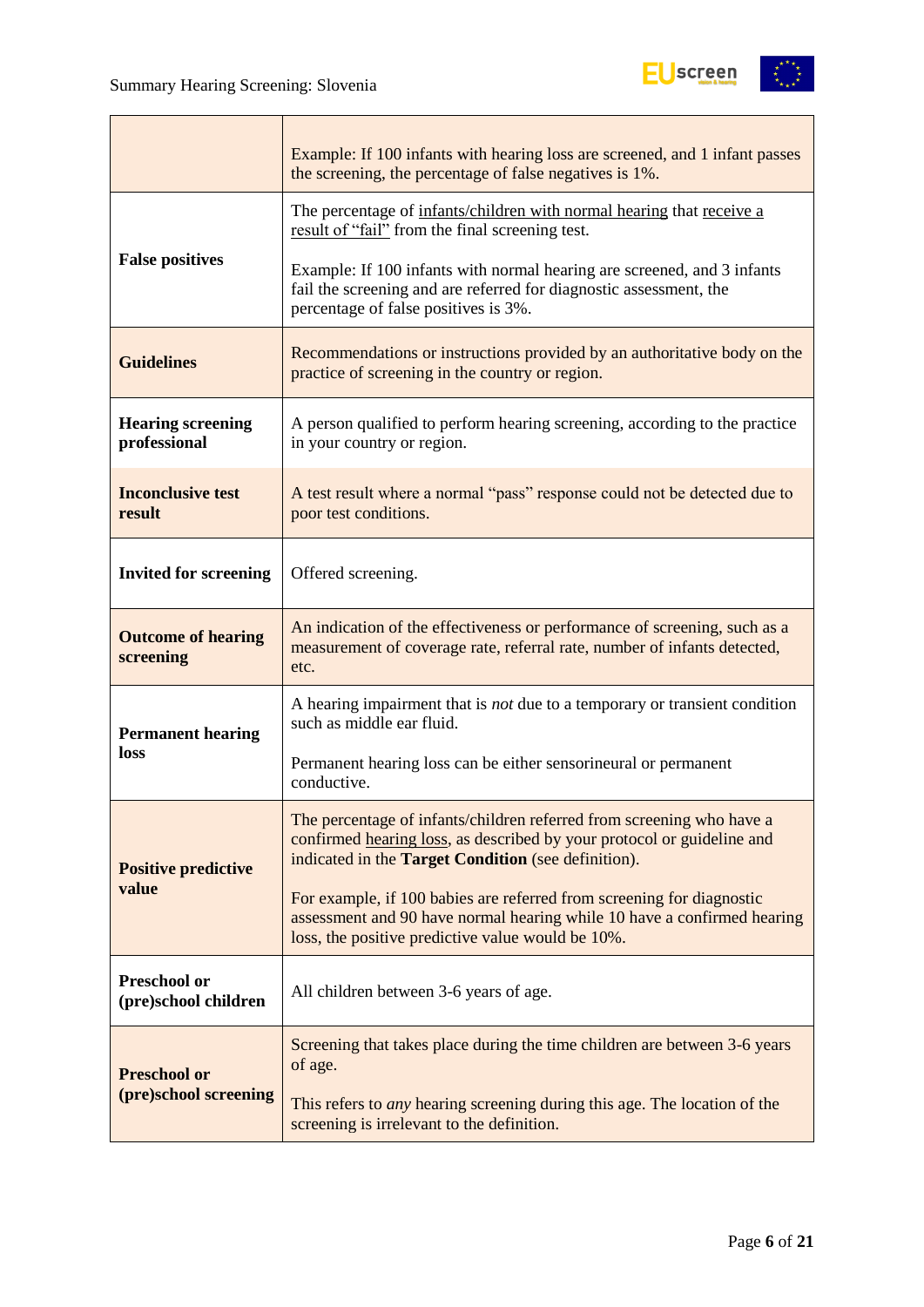

| <b>Prevalence</b>                                                                                                                                                                                                                                                            | The number or percentage of individuals with a specific disease or<br>condition. Prevalence can either be expressed as a percentage, proportion,<br>or as the value per 1000 individuals within the same demographic.                                                                                                                                                                                             |  |  |
|------------------------------------------------------------------------------------------------------------------------------------------------------------------------------------------------------------------------------------------------------------------------------|-------------------------------------------------------------------------------------------------------------------------------------------------------------------------------------------------------------------------------------------------------------------------------------------------------------------------------------------------------------------------------------------------------------------|--|--|
| <b>Programme</b>                                                                                                                                                                                                                                                             | An organized system for screening, which could be based nationally,<br>regionally or locally.                                                                                                                                                                                                                                                                                                                     |  |  |
| <b>Protocol</b>                                                                                                                                                                                                                                                              | Documented procedure or sequence for screening, which could include<br>which tests are performed, when tests are performed, procedures for<br>passing and referring, and so forth.                                                                                                                                                                                                                                |  |  |
| <b>Quality assurance</b>                                                                                                                                                                                                                                                     | A method for checking and ensuring that screening is functioning<br>adequately and meeting set goals and benchmarks.                                                                                                                                                                                                                                                                                              |  |  |
| Referral criteria                                                                                                                                                                                                                                                            | A pre-determined cut-off boundary for when an infant/child should be re-<br>tested or seen for a diagnostic assessment.                                                                                                                                                                                                                                                                                           |  |  |
|                                                                                                                                                                                                                                                                              | For example, referral criteria may be "no response" at 35 dB nHL.                                                                                                                                                                                                                                                                                                                                                 |  |  |
| <b>Risk babies / Babies</b>                                                                                                                                                                                                                                                  | All infants that are considered to be at-risk or have risk-factors for hearing<br>loss according to the screening programme.                                                                                                                                                                                                                                                                                      |  |  |
| at-risk                                                                                                                                                                                                                                                                      | Two common risk factors are admission to the neonatal-intensive care unit<br>(NICU) or born prematurely. However, other risk factors for hearing loss<br>may also be indicated in the screening programme.                                                                                                                                                                                                        |  |  |
|                                                                                                                                                                                                                                                                              | The percentage of infants/children with hearing loss that are identified via<br>the screening program.                                                                                                                                                                                                                                                                                                            |  |  |
| <b>Sensitivity</b>                                                                                                                                                                                                                                                           | For example, if 100 babies with hearing loss are tested, and 98 of these<br>babies are referred for diagnostic assessment while 2 pass the screening,<br>the sensitivity is 98%.                                                                                                                                                                                                                                  |  |  |
|                                                                                                                                                                                                                                                                              | The percentage of infants/children with normal hearing that pass the<br>screening.                                                                                                                                                                                                                                                                                                                                |  |  |
| <b>Specificity</b>                                                                                                                                                                                                                                                           | For example, if 100 babies with normal hearing are tested, and 10 of these<br>babies are referred for diagnostic assessment and 90 pass the screening, the<br>specificity is 90%.                                                                                                                                                                                                                                 |  |  |
| <b>Target condition</b>                                                                                                                                                                                                                                                      | The hearing loss condition you are aiming to detect via your screening<br>programme. This includes:<br>The laterality of the condition, whether the program aims to detect<br>both unilateral and bilateral hearing loss or just bilateral hearing<br>loss.<br>The severity of the condition, whether the program aims to detect<br>hearing $loss \ge 30$ dB HL, $\ge 35$ dB HL, $\ge 40$ dB HL or $\ge 45$ dB HL |  |  |
| Infants who are <i>not</i> admitted into the NICU or born prematurely.<br><b>Well, healthy babies</b><br>Well, healthy babies may or may not have additional risk factors for<br>hearing loss, according to the procedures indicated in the specific<br>screening programme. |                                                                                                                                                                                                                                                                                                                                                                                                                   |  |  |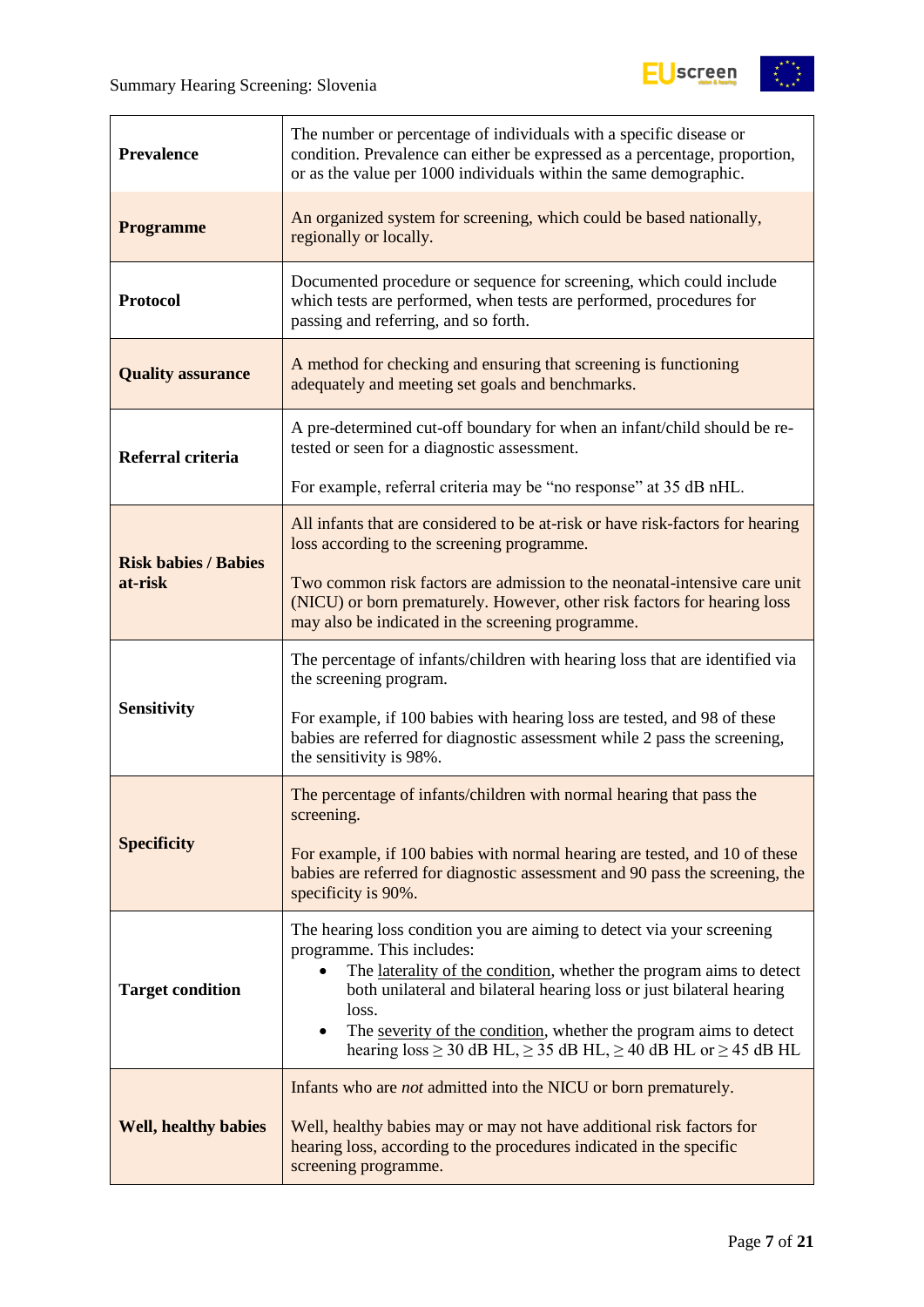

# <span id="page-7-0"></span>**2. Abbreviations**

- ABR auditory brainstem response
- aABR automatic auditory brainstem response
- ANSD auditory neuropathy spectrum disorder
- ASSR auditory steady-state response
- CI cochlear implant
- CMV cytomegalovirus
- dB HL decibel hearing level
- dB nHL decibel normalized hearing level
- dB SNR decibel signal-to-noise ratio
- DPOAE distortion product otoacoustic emissions
- HA hearing aid
- NICU neonatal intensive care unit
- OAE otoacoustic emissions
- TEOAE transient-evoked otoacoustic emissions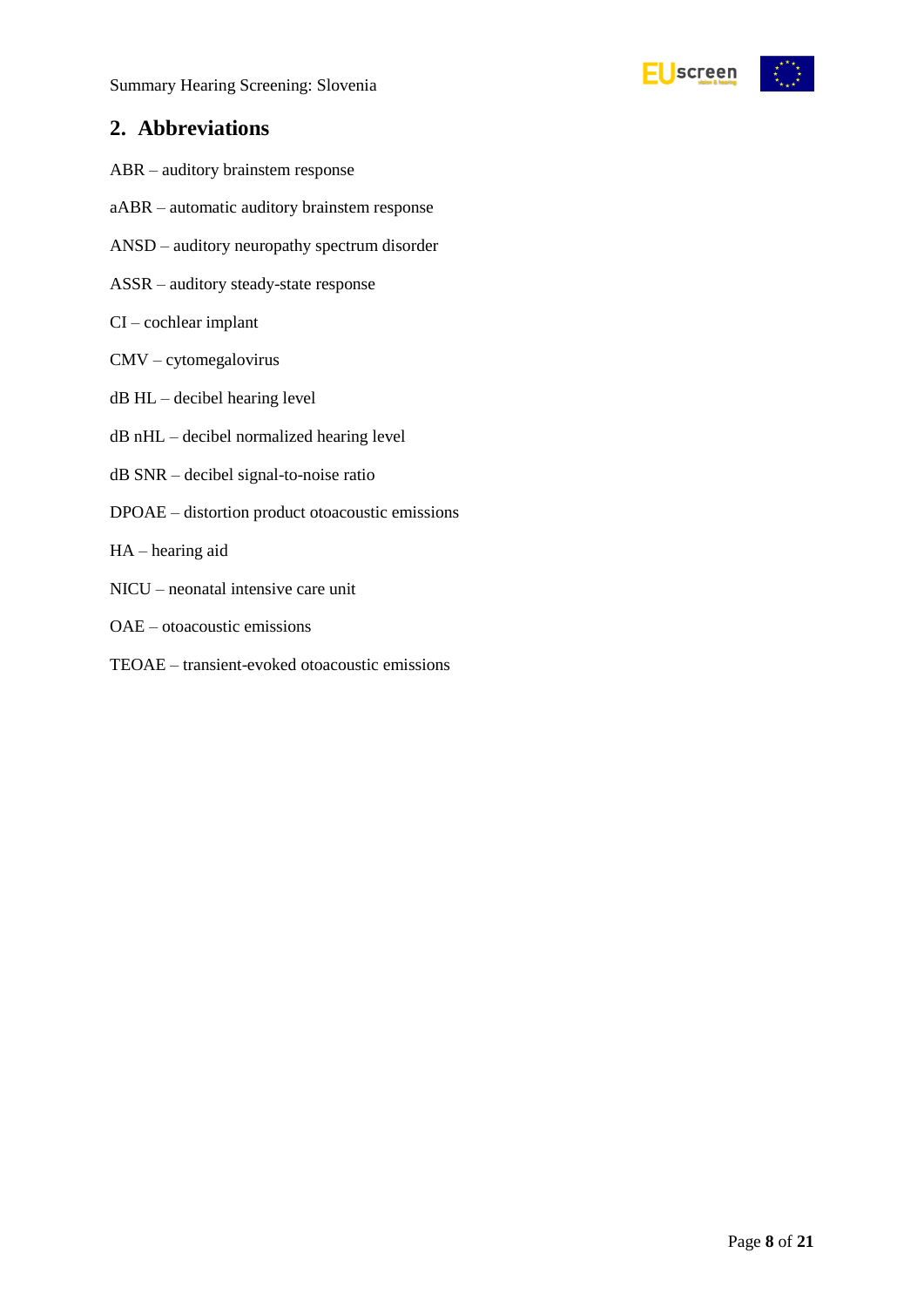

# <span id="page-8-0"></span>**3. Background**

In Slovenia, neonatal hearing screening is organized nationally through the National Institute for Health and implemented across all 14 maternity hospitals.

The following report contains information with regards to hearing screening in the entire country of Slovenia.

# <span id="page-8-1"></span>**3.1. General**

The country of Slovenia has a total area of 20 273 km<sup>2</sup> and a population of 2 065 895 as of January 2017 (Statistical Office of the Republic of Slovenia, 2018). In Slovenia, each birth is registered. The number of live births in Slovenia was 20 641 in 2015.

The World Bank income classification categorizes Slovenia as a high-income country (The World Bank, 2018). The gross domestic product (GDP) was €19 262 per capita in 2015 (Statistical Office of the Republic of Slovenia, 2018).

From the World Health Organization (WHO) Global Health Expenditure Database, health expenditure in Slovenia in 2015 was 1 772 USD or €1 528 per capita (World Health Organization, 2018).

Infant mortality rate in the country of Slovenia was 1.8 and 1.6 per 1000 in 2014 and 2015, respectively (United Nations Statistics Division, 2016; Statistical Office of the Republic of Slovenia, 2018).

# <span id="page-8-2"></span>**3.2. Neonatal hearing screening**

In Slovenia, neonatal hearing screening is conducted universally, with all babies in the country having access to hearing screening, though participation is not obligatory for parents. Neonatal hearing screening for well babies started and was fully implemented on in Slovenia in 2005 and was fully implemented in 2006. For infants at risk, screening was implemented in 2009, but it is unknown when it was implemented across the country. Neonatal hearing screening is funded through health insurance and is embedded in the Preventive Child Health Care screening system.

Neonatal hearing screening is organized by the Ministry of Health, who distributes funding. Each maternity hospital is responsible for training staff, managing equipment, and sending data to the National Institute of Health.

National guidelines are not available, nor is an official screening protocol across the country. Across Slovenia, maternity hospitals use the same protocol for performing TEOAEs and reporting results: however, there may be differences in rescreening and follow-up. Family physicians responsible for referring infants may refer to primary or secondary ENT clinics for rescreening before referral to audiological (tertiary) centres. However, in Ljublana or Maribor, family physicians may refer directly to the audiological centre without intermediate rescreening at the ENT centre. It is unclear whether there are differences in protocol across NICUs in Slovenia.

### <span id="page-8-3"></span>**3.3. Preschool hearing screening**

In Slovenia, preschool hearing screening is not universally performed. Depending on the region, some type of test may be performed on preschool children. In Ljubljana, group audiometry is performed; in Celje, pure-tone audiometry is performed; and in the other 12 regions a whisper test may be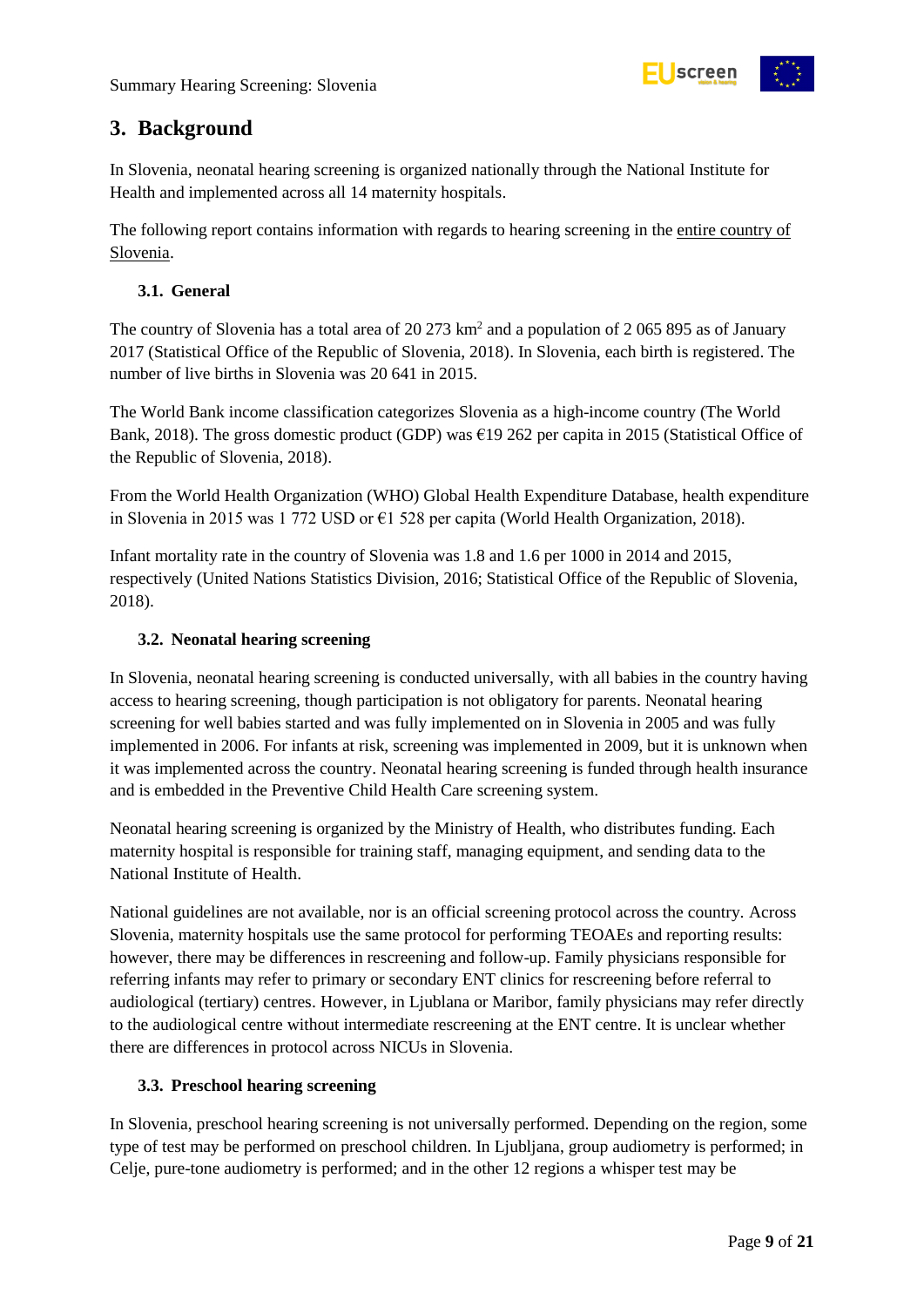

performed. While early accounts of screening preschool-aged children in Ljubljana dates back to the 1960s, screening is not performed across the entire country.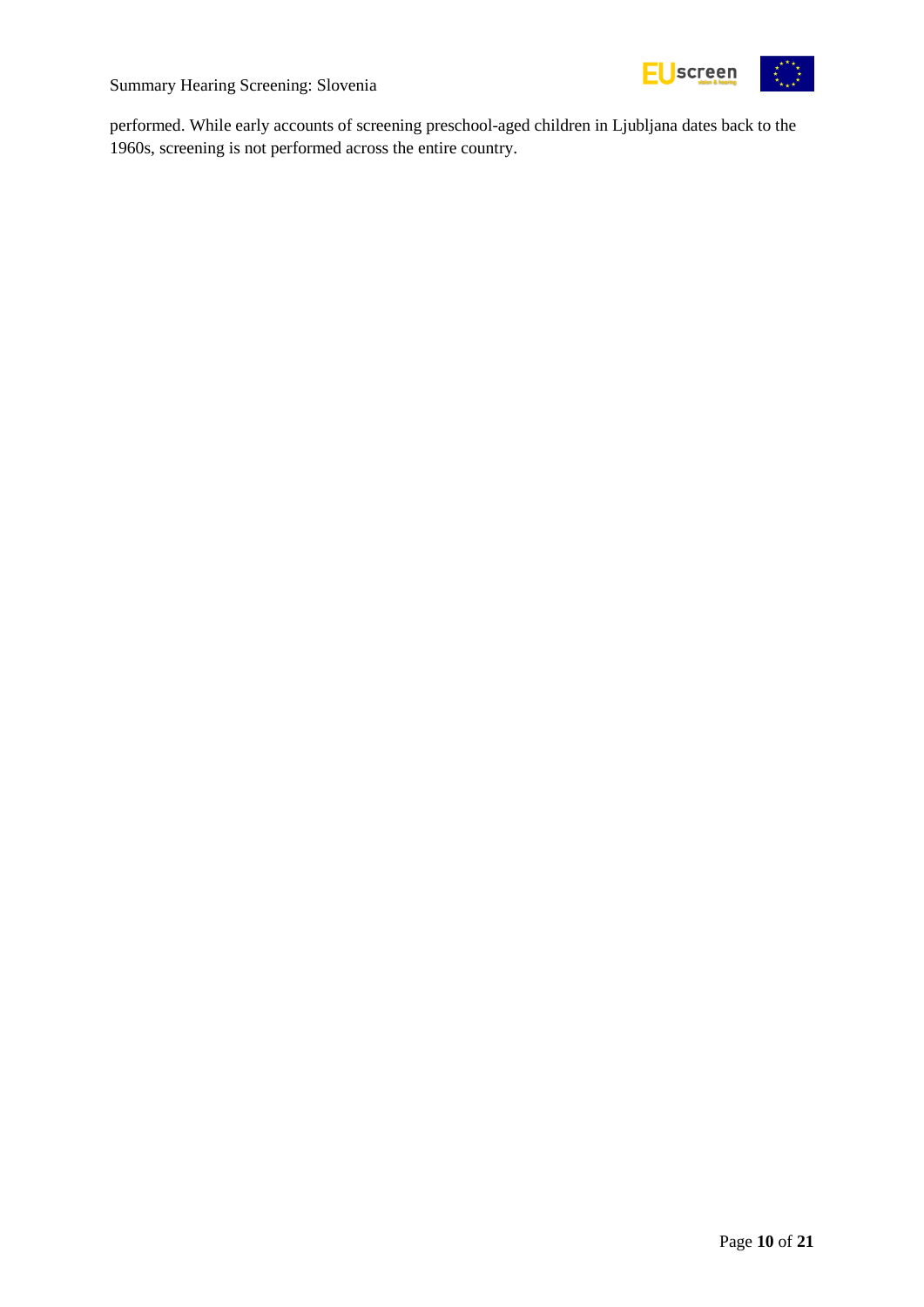

# <span id="page-10-0"></span>**4. Guidelines & Quality Control**

As indicated, official national guidelines for hearing screening and screening protocol do not exist in Slovenia.

The content of the general hearing screening programme was decided on by the Ministry for Health, and has not been changed since implementation.

Quality assurance of hearing screening programmes is not imposed by the government; however, pass/refer information from maternity hospitals is collected by the National Institute for Health. Maternity hospitals are obligated to release the results of their individual neonatal data, including figures such as weight, APGAR scores, and neonatal hearing screening results. Data are automatically sent to the National Institute of Health. Other data collection is not systematically performed, but only when hospitals or the university are interested in collecting their own data.

Annual reports are not available. There have not been any studies on hearing screening programmes in Slovenia, nor has there been research performed on the effectiveness of screening in Slovenia.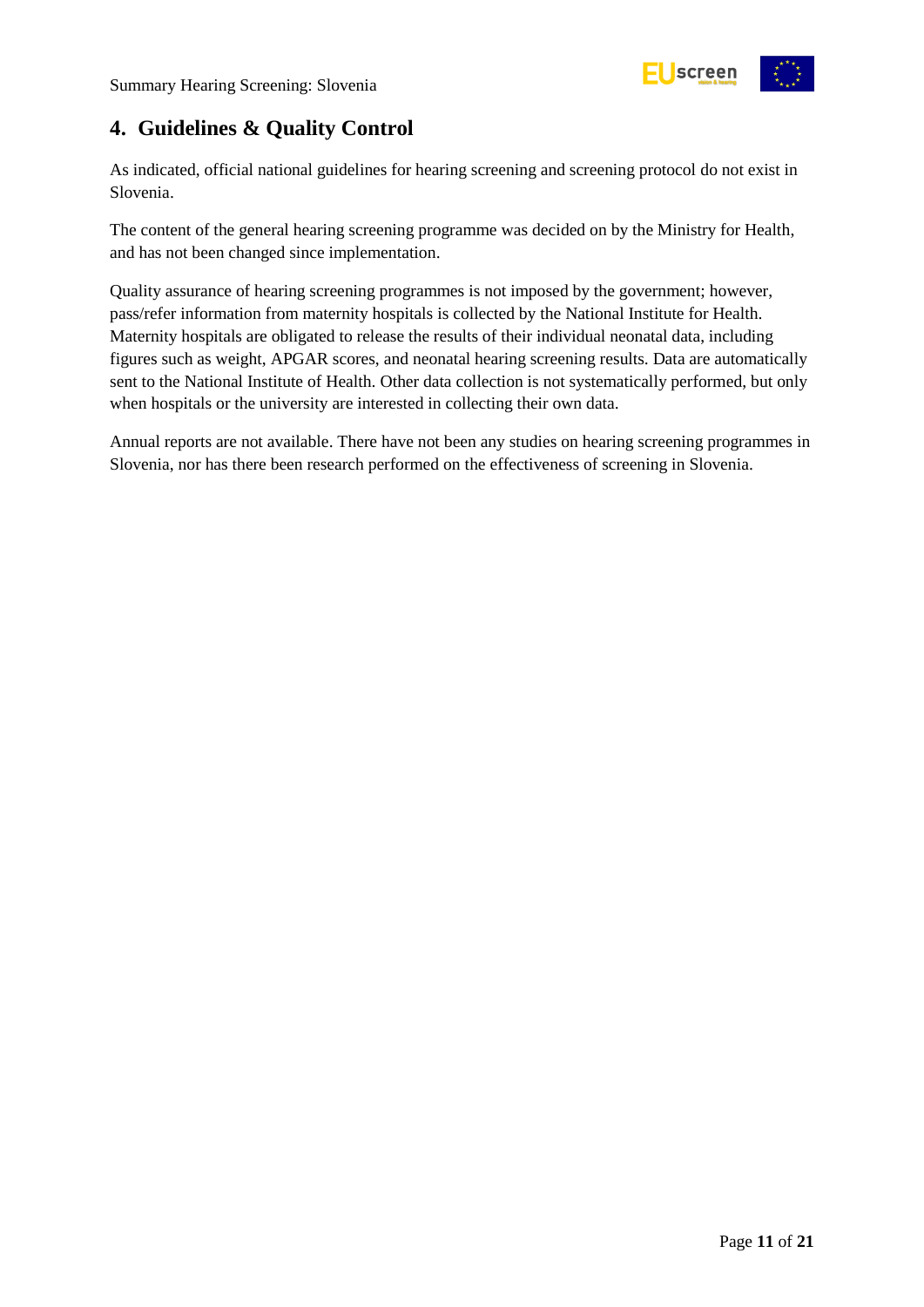

# <span id="page-11-0"></span>**5. Process: Screening, Diagnosis, Intervention**

### <span id="page-11-1"></span>**5.1. Neonatal hearing screening**

In Slovenia, infants are screened in the hospital. It is estimated that 99% of infants are born in hospitals each year and 0.3% are born at home. The average length of stay in the maternity hospital after birth is 2 days. Families are invited to participate in screening directly in person at the hospital. For at-risk infants, its estimated that a doctor invites families to participate.

The target condition for screening is not documented in guidelines; however, the common target for neonatal screening is a bilateral hearing loss of at least 30 dB as defined by both automatic screening instruments and by hearing aid fitting protocols in Slovenia.

There is no set age in protocol by which neonatal hearing screening for well infants and infants at risk should be completed. Screening is performed in the hospital for all infants.

At-risk infants are defined as those admitted to the NICU, are premature, or have hypoxia, hypoglycemia, or sepsis.

Data are unavailable on the childhood/infant prevalence of CMV infections or meningitis in Slovenia.

### <span id="page-11-2"></span>**5.2. Neonatal diagnostic assessment**

The diagnostic assessment for well infants should be completed by 3-6 months of age (ideally by 3 months), and for at-risk infants should be completed before 4-12 weeks of age. Continued monitoring may be performed, depending on the case.

### <span id="page-11-3"></span>**5.3. Preschool hearing screening**

The target condition is a hearing loss of at least 30 dB HL.

### <span id="page-11-4"></span>**5.4. Intervention approach**

In Slovenia, treatment options available include grommets, hearing aids, bone conductive devices, and cochlear implants. Children are fitted with hearing aids from < 6 months of age and with cochlear implants from 6-12 months of age.

According to insurance regulation, fitting guidelines for hearing aids in Slovenia is at least a 30-dB pure-tone average at 500, 1000, 2000 and 4000 Hz.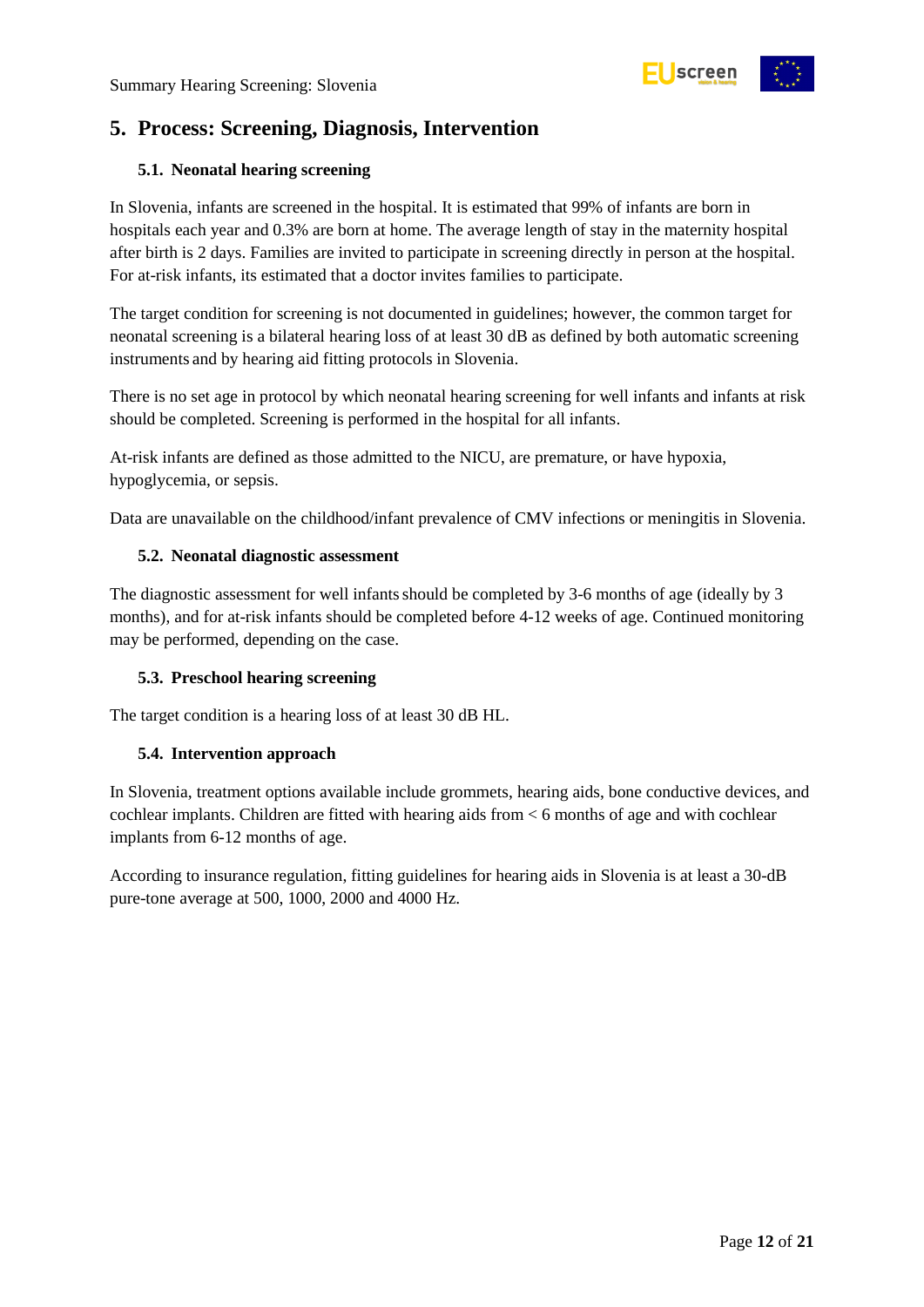

# <span id="page-12-0"></span>**6. Protocols**

Hearing screening protocols are described for neonatal hearing screening (well and at-risk) as well as for preschool hearing screening when applicable.

- The Test performed is the screening technique used
- The Age of the child is indicated in hours, days, months or years
- Referral criteria may be the lack of an OAE response at specified frequencies, a responsewaveform repeatability constant, the absence of an aABR response at a specified intensity, or an absent behavioural response at a specified intensity. Referral criteria may be defined within a protocol or limited based on the device used.
- The Device is the screening device used.
- Unilateral Referrals indicates whether children are referred if only one ear fails screening.
- The Location is where the screening takes place

### <span id="page-12-1"></span>**6.1. Neonatal hearing screening (well)**

The screening protocol for well infants in Slovenia is described in Table 1. As described previously, after referral from the maternity ward, infants may first be rescreened in a general ENT clinic before being referred further to the tertiary audiological centre. In Ljubljana or Maribor, family physicians may refer infants directly to the tertiary audiological centre.

|                          |            | Referral                               |                | <b>Unilateral</b> |                     |
|--------------------------|------------|----------------------------------------|----------------|-------------------|---------------------|
| <b>Test</b>              | Age        | criteria                               | <b>Device</b>  | Referrals?        | Location            |
| OAE1                     | 24-72 hrs  | 4 dB SNR for 3/6<br>freq (Maico, 2017) | Maico Screener | Yes               | Maternity ward      |
| optional OAE<br>rescreen |            |                                        |                | Yes               | General ENT centre  |
| OAE2/3<br>$(+$ Tymp)     | $>10$ days |                                        |                | Yes               | Audiological centre |

<span id="page-12-4"></span>**Table 1:** Process for neonatal hearing screening for well, healthy infants in Slovenia.

#### <span id="page-12-2"></span>**6.2. Neonatal hearing screening (at-risk)**

Infants at-risk are screened with aABR. This protocol has been in effect for the last 2 years.

<span id="page-12-5"></span>**Table 2:** Process for neonatal hearing screening at-risk infants in Slovenia.

| <b>Test</b> | Age                                                              | <b>Referral</b><br>criteria | <b>Device</b>  | <b>Unilateral</b><br>Referrals? | Location |
|-------------|------------------------------------------------------------------|-----------------------------|----------------|---------------------------------|----------|
| aABR        | $\langle$ 2 weeks after birth (36-42<br>weeks); before discharge | 35-45 dB                    | Maico Screener | Yes                             | NICU     |

#### <span id="page-12-3"></span>**6.3. Preschool hearing screening**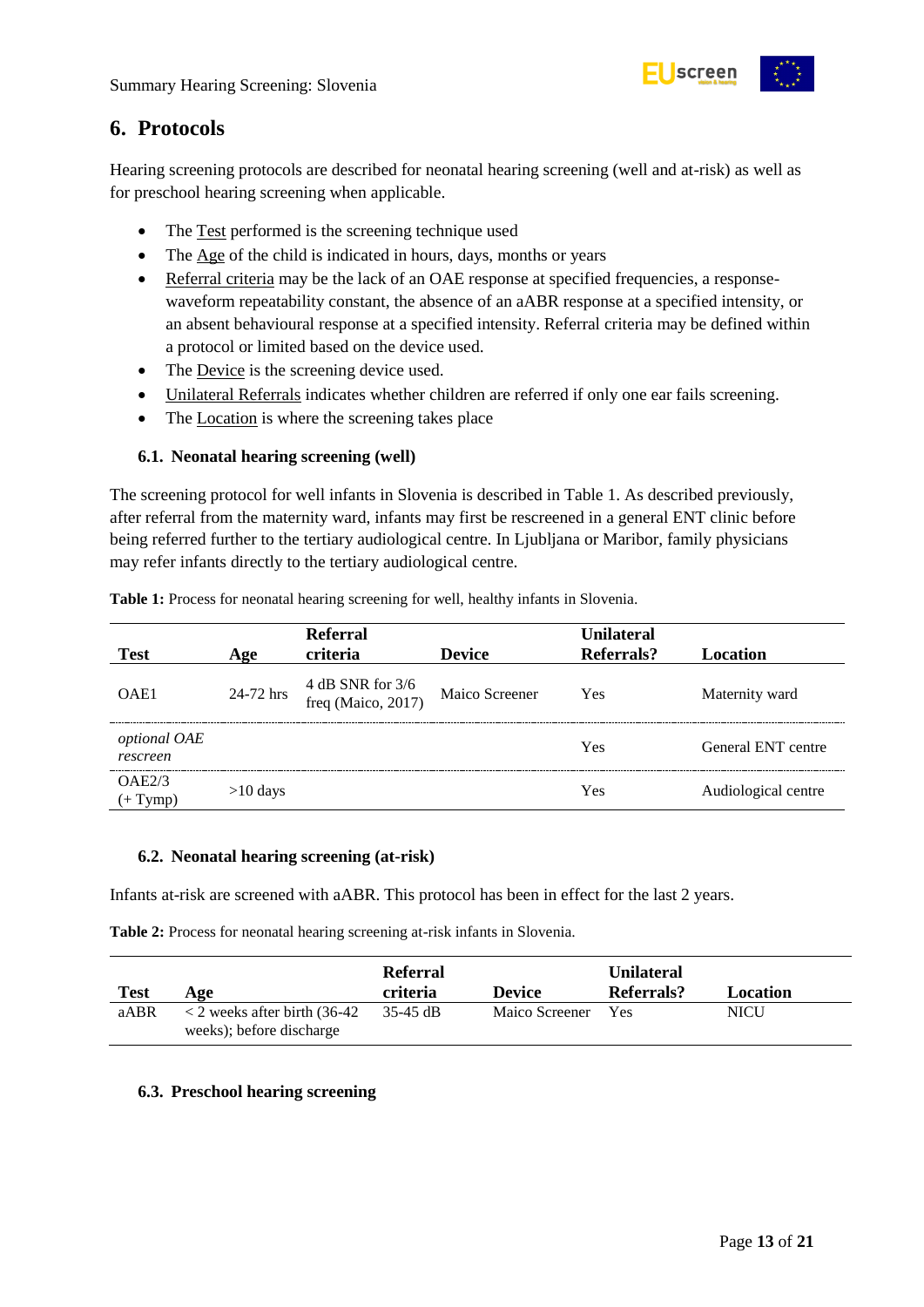

Hearing screening protocol for preschool-age children is not universal and differs across region in Slovenia. Screening generally takes place around the age of 5 to 6 years.

In some regions, group audiometry or pure-tone audiometry is performed. In other regions, the whisper test is performed. Testing occurs at the Child Health Care Centre and is performed by a pediatrician or a nurse. The referral criteria differ, depending on the test performed, and may be 25-30 dB for audiometry and a distance of 5 meters for the whisper test.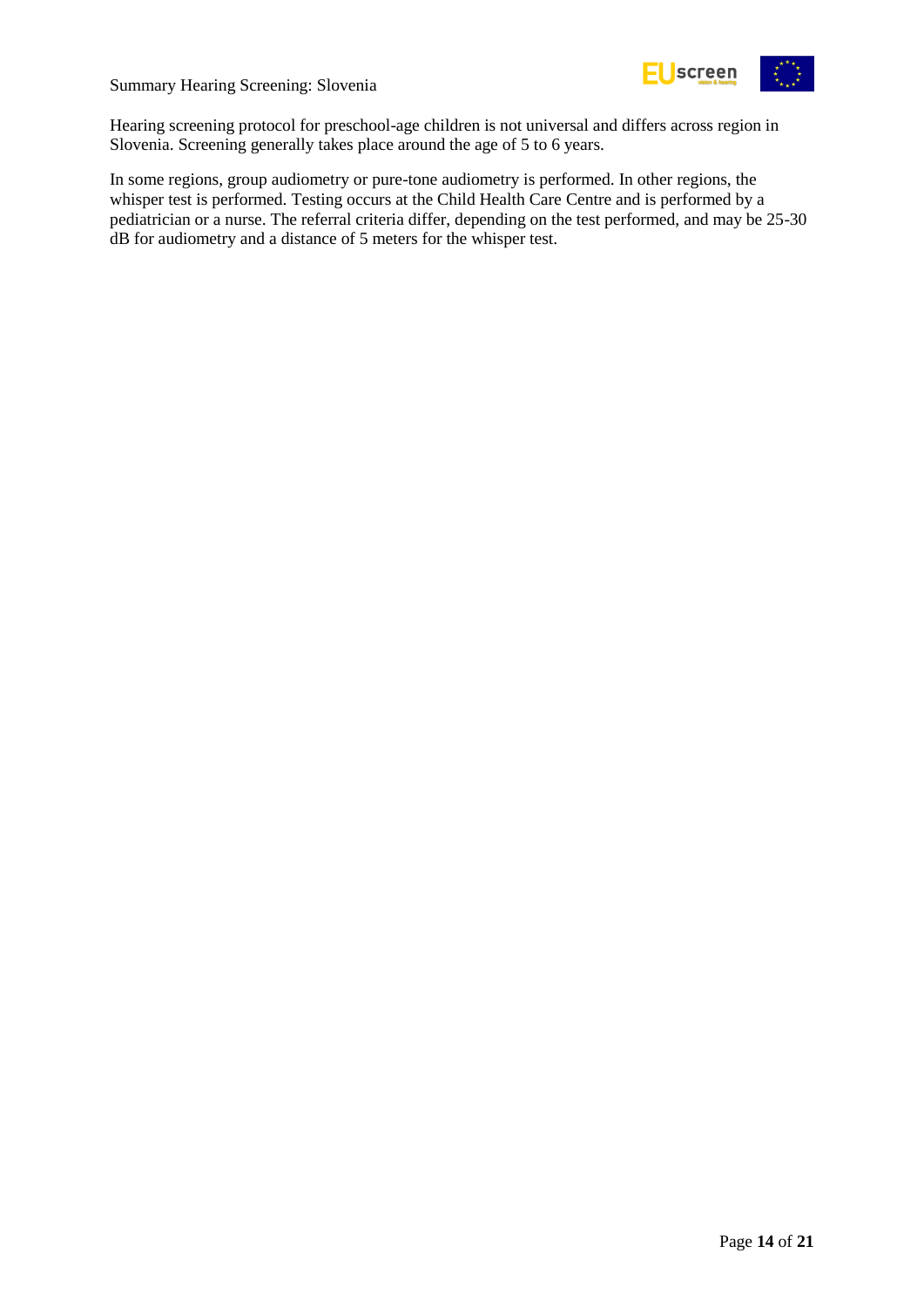

# <span id="page-14-0"></span>**7. Professionals**

# <span id="page-14-1"></span>**7.1. Neonatal hearing screening (well)**

Screening for well-babies is performed by nurses. There is no specific training programme for screening professionals. Nurses are trained by more experience nurses in the maternity ward or NICU.

# <span id="page-14-2"></span>**7.2. Neonatal hearing screening (at-risk)**

Screening for at-risk infants is performed by specialist nurses or pediatricians. Some specialized nurses are trained in the audiological centre in Ljubljana. However, no specific training is officially required.

# <span id="page-14-3"></span>**7.3. Preschool hearing screening**

Preschool-age screening is performed by a pediatrician or nurse.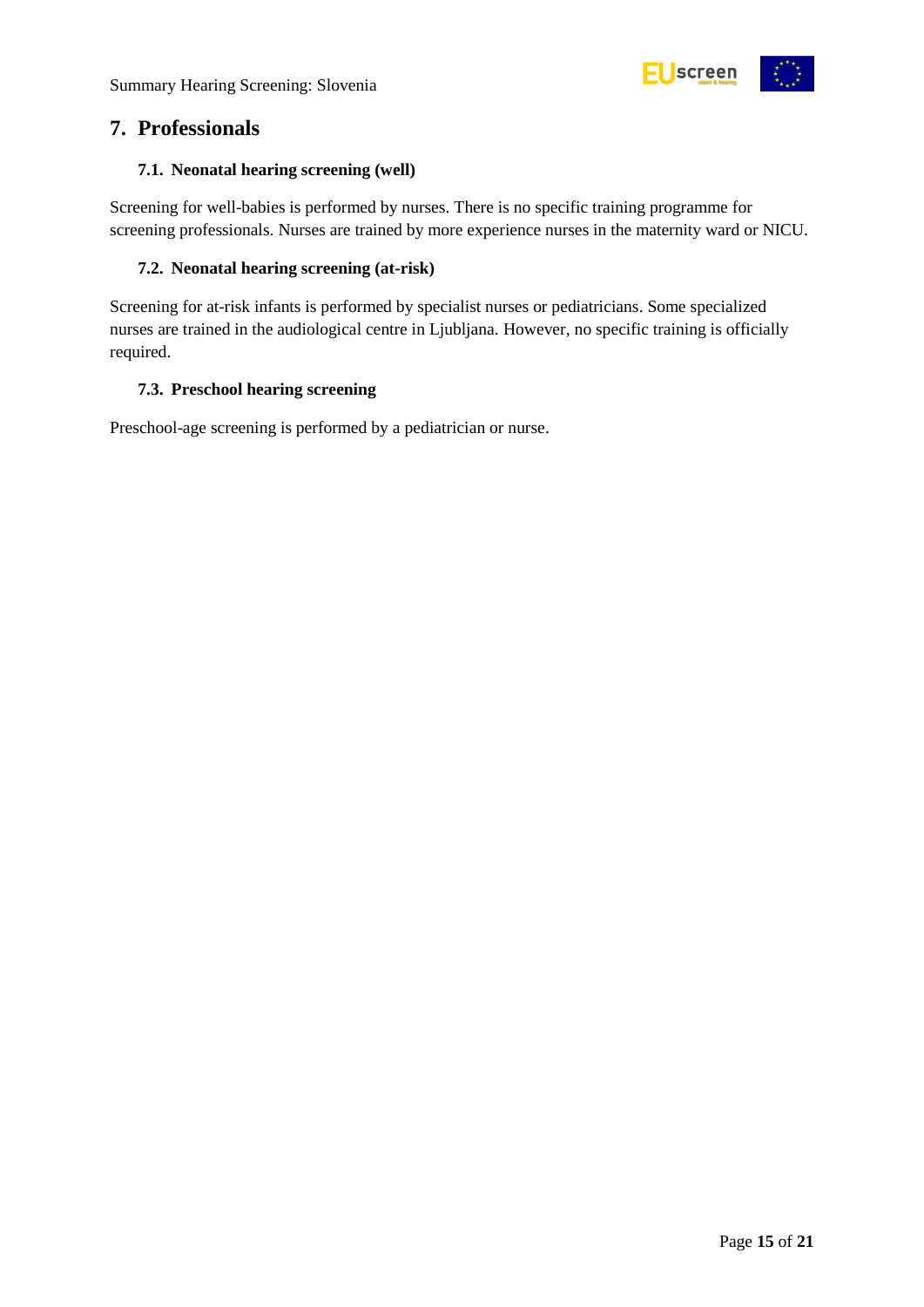

# <span id="page-15-0"></span>**8. Results: Neonatal Hearing Screening**

# <span id="page-15-1"></span>**8.1. Coverage and attendance rates**

In Slovenia, neonatal hearing screening results are delivered to the National Institute of Health by maternity hospitals. Coverage rate is defined as the total number of test results received out of the total number of live births. From 2006 to 2012, the coverage rate has ranged from 95.8 to 96.3%. Reports from the National Institute of Health from the last 5 years has indicated coverage rates of approximately 98%, though actual data could not be acquired.

# <span id="page-15-2"></span>**8.2. Referral rates**

The referral rates for neonatal hearing screening of well, healthy infants are presented below in Table 3. OAE1 is performed in the maternity hospitals and data collected are from all of Slovenia and sourced from the National Institute of Health.

Data from OAE2/3 are collected by the audiological centre in Ljubljana. Note that this test is labeled OAE2/3 due to the fact that some infants may be rescreened at primary ENT centres before referral to the audiological centre. In 2012, approximately 1.5% of infants born in the region were referred to the audiological centre in Ljubljana.

<span id="page-15-5"></span>**Table 3:** Referral rates for neonatal hearing screening (well-babies) in Slovenia

| <b>Test</b> | Referral Rate                                        |  |
|-------------|------------------------------------------------------|--|
| OAE1        | 1.8% (National Institute of Health. 2006-2012)       |  |
| OAE2/3      | 69% (Ljubljana audiological centre data, 2015)       |  |
|             | Referred rates assume a 100% attendance at each stap |  |

Referral rates assume a 100% attendance at each step.

Two referral rates can be interpreted from these data. First, the referral rate from the composite data collected from maternity hospitals (OAE1) across all of Slovenia is, on average 1.8%. Second, a referral rate from the data collected from the Ljubljana audiological centre can be calculated. Ljubljana region comprises 1/3 of the infants born in Slovenia. Given that around 1.5% of infants in the region are received at the Ljubljana audiological centre for secondary or tertiary rescreening (2012 data) and 31% of these referred infants continue to show a "no pass" on TEOAE (2015 data), the final referral rate for a full diagnostic evaluation can be estimated to be 0.56%.

In Ljubljana, there is an agreement with the NICU that at-risk infants are referred to the audiological centre. While there is no actual data, it is roughly estimated that around 10-20% of at-risk infants are referred for audiological assessment. Data from the maternity hospital in Ljubljana show that for premature babies, the OAE referral rates were 11.96% for infants <28 weeks, 1.68% for infants 28-32 weeks, and 3.86% for infants 33-37 weeks.

### <span id="page-15-3"></span>**8.3. Diagnostic assessment attendance**

The compliance rate for a diagnostic assessment after neonatal hearing screening is unknown. After referral from the maternity ward, individual infants are not tracked.

# <span id="page-15-4"></span>**8.4. Prevalence / Diagnosis**

Out of the infants referred to the audiological centre for tertiary rescreening in Ljubljana in 2014/2015, 69% had normal OAE results (as indicated previously), 8.5% were diagnosed with a permanent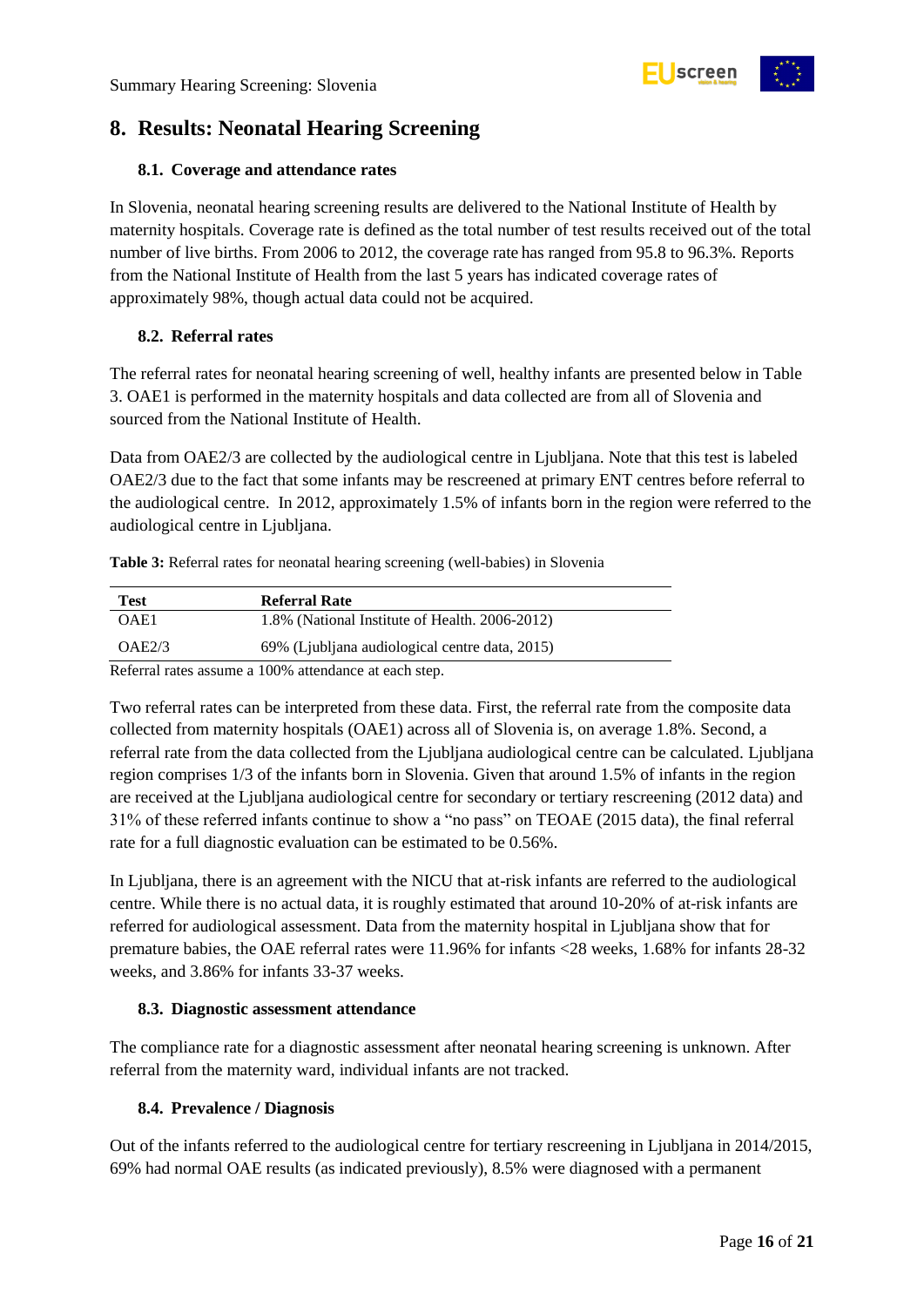

hearing loss of 35-80 dB and eligible for hearing aids, 1.5% were diagnosed with a permanent bilateral hearing loss of ≥ 80 dB, 7% were diagnosed with single sided deafness, and 14% had a conductive or fluctuating hearing loss.

Given these figures, and that 129 infants were referred out of the 8600 infants born in Ljubljana region in 2014-2015, prevalence rates can be estimated in Table 4 below.

<span id="page-16-2"></span>**Table 4:** Prevalence of permanent hearing loss among neonates in Ljubljana, Slovenia (estimated from data collected in the Ljubljana audiological centre).

|                                                        | Bilateral |           | Unilateral |      |
|--------------------------------------------------------|-----------|-----------|------------|------|
|                                                        | $>$ 40 dB | $> 80$ dB | $>40$ dB   | > 80 |
| Prevalence per 1000<br>(Ljubljana audiological centre) | 1.5       | 0.23      |            |      |

Data from the audiological centre in Ljubljana from 2006 and 2012 indicate the age at which hearing aids and cochlear implants are fit for the first time. For children between the ages of 2-6 years, 96 children received hearing aids for the first time and 66 children received cochlear implants. Additionally, 199 children under the age of one year received hearing aids and 74 children under the age of one year received cochlear implants for the first time.

If one were to make the assumption that a similar number of children already have hearing aids/cochlear implants in the 2-to-6-year age range, one may calculate that a total of approximately 435 children from 2-6 years of age have either a hearing aid or cochlear implant. This figure is not exact, however, as some children are fit with a trial hearing aid first before cochlear implantation, and therefore, some children fit with a hearing aid before the age of 1 year may then be implanted at the age of 2-6 years.

However, from a sample of 125 000 children between 2-6 years of age, one can still estimate a prevalence rate range of between 3.0 and 3.5 per 1000 for permanent hearing loss of >30 dB HL and thus eligible for hearing aids or cochlear implants. One can also calculate from cochlear implant data a prevalence of 1.12 per 1000 for a bilateral hearing loss of  $> 80$  dB HL (eligible for cochlear implants).

Data are unavailable on the prevalence of bilateral auditory neuropathy in well- or at-risk-babies.

### <span id="page-16-0"></span>**8.5. Treatment success**

It is estimated that 70 children (all ages) are fitted with hearing aids each year and 15 children are fitted with bone conduction devices in Slovenia. On average 9.2 children are fit with cochlear implants per year (averaged across 10 years) at the audiological centre in Ljubljana. This figure does not represent all of Slovenia, however, as there is also a small centre in Maribor that fits cochlear implants.

#### <span id="page-16-1"></span>**8.6. Screening evaluation**

The percentage of false negatives is roughly estimated to be <10%. From data collected in Ljubljana, 75-78% of infants who fail the initial OAE neonatal hearing screening have normal hearing. With an initial referral rate of 1.6% from the maternity hospital, the false positive rate can be calculated to be 1.2 to 1.25%.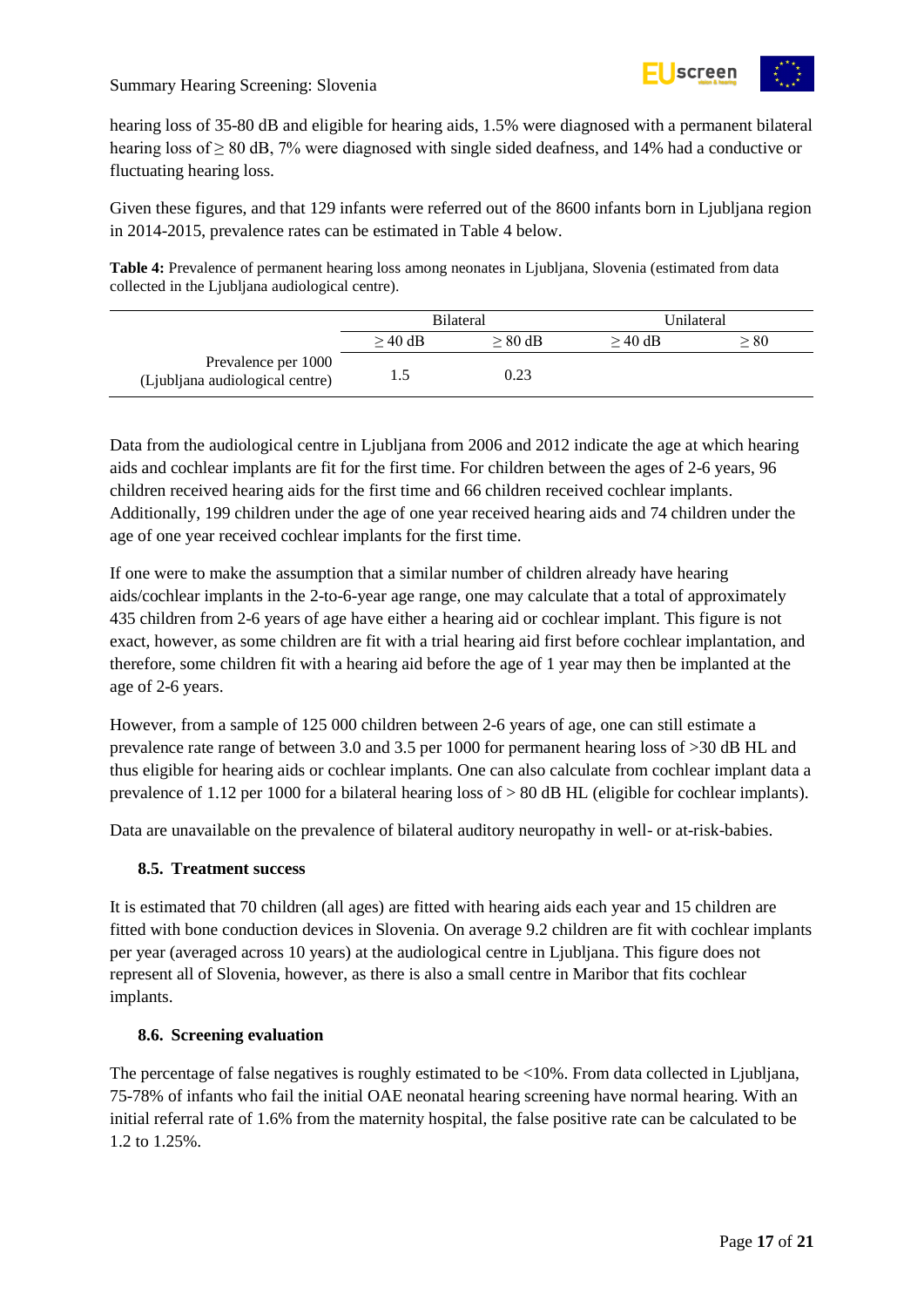

# <span id="page-17-0"></span>**9. Results: Preschool Hearing Screening**

#### <span id="page-17-1"></span>**9.1. Coverage and attendance rates**

In Slovenia, it is roughly estimated that approximately 20-40% of children are invited for a health check from paediatricians, and approximately 10-20% of children attend a preschool hearing screening.

#### <span id="page-17-2"></span>**9.2. Referral rates**

It is roughly estimated that 0-5% of children are referred for follow-up after preschool screening.

#### <span id="page-17-3"></span>**9.3. Diagnostic assessment attendance**

The rate of compliance for a diagnostic follow-up after referral from preschool screening is unknown.

#### <span id="page-17-4"></span>**9.4. Screening evaluation**

False negatives and positives are roughly estimated. The percentage of false negatives was estimated to be 10-40% and the percentage of false positives was estimated to be 20-40%.

The positive predictive value of a 'refer' result after neonatal hearing screening for at-risk infants is roughly estimated to be 40%.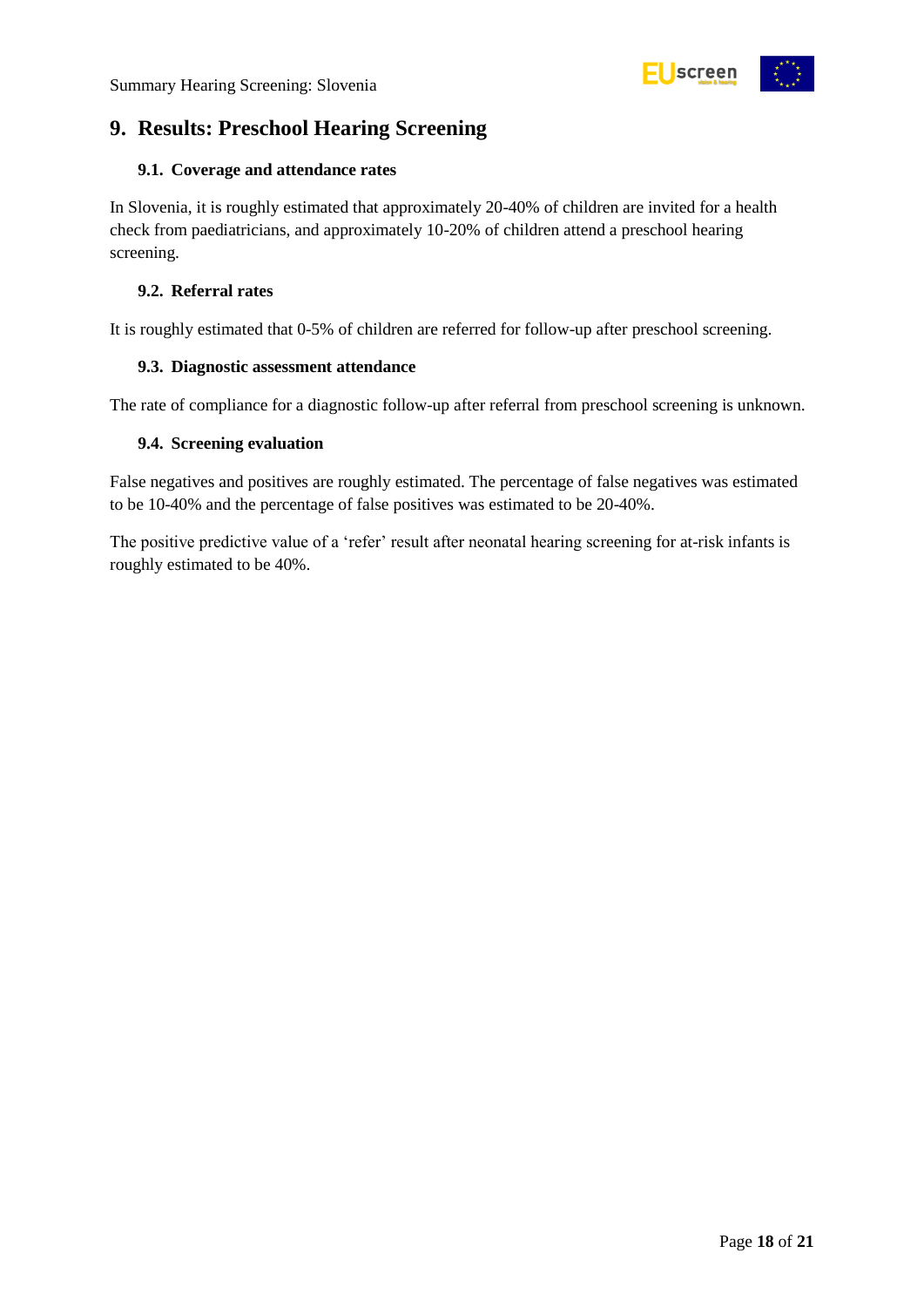

# <span id="page-18-0"></span>**10. Costs: Neonatal Hearing Screening**

There has not been a cost effectiveness analysis completed in Slovenia. There is no financial reward when parents attend hearing screening, and there is no penalty for those who do not attend hearing screening.

# <span id="page-18-1"></span>**10.1. Screening costs**

It is estimated that costs are  $636 550$  per year for neonatal hearing screening in Slovenia, based on a calculation from the birth rate and information that health insurance covers  $\epsilon$ 1.7 per child screened, including both well and at-risk infants.

Given that approximately 10% of infants are admitted to the NICU, the annual costs for screening infants in the NICU is approximately  $63$  655, which is included in total aforementioned cost.

### <span id="page-18-2"></span>**10.2. Equipment costs**

#### (*Information extracted to protect commercially sensitive data*)

There is no rule stipulated to how often a device is scheduled to be replaced. The cost for disposable eartips is approximately 20 cents per infant.

### <span id="page-18-3"></span>**10.3. Staff costs**

It is roughly estimated that there are approximately 50-70 nurses in Slovenia that perform neonatal hearing screening in maternity wards and NICUs. The salary costs per year for hearing screening professionals is unknown. The training costs are unknown.

### <span id="page-18-4"></span>**10.4. Diagnostic costs**

Diagnostic costs are not indicated.

### <span id="page-18-5"></span>**10.5. Amplification costs**

In Slovenia, all children are treated for hearing impairment unless parents refuse cochlear implantation. The cost for bilateral hearing aids is  $\epsilon$ 3000 (or 2x  $\epsilon$ 1500). The cost for a bone conduction device is  $66$  100. Data are not available for the costs of follow-up and fitting appointments, including after the first year.

The cost for cochlear implant fitting is €21 000 according to a national tender agreement. Data are not available regarding follow-up costs, including after the first year.

### <span id="page-18-6"></span>**10.6. Social costs**

There are 3 specialized schools in Slovenia for deaf and hard-of hearing students based on national data. It is estimated that 10% of children with hearing impairment attend specialized school in the initial years and then transfer to mainstream schools. Children with hearing impairment are supported in schools with individualized work, social workers and speech-language pathologists for up to 5 hours per week. Costs are unknown.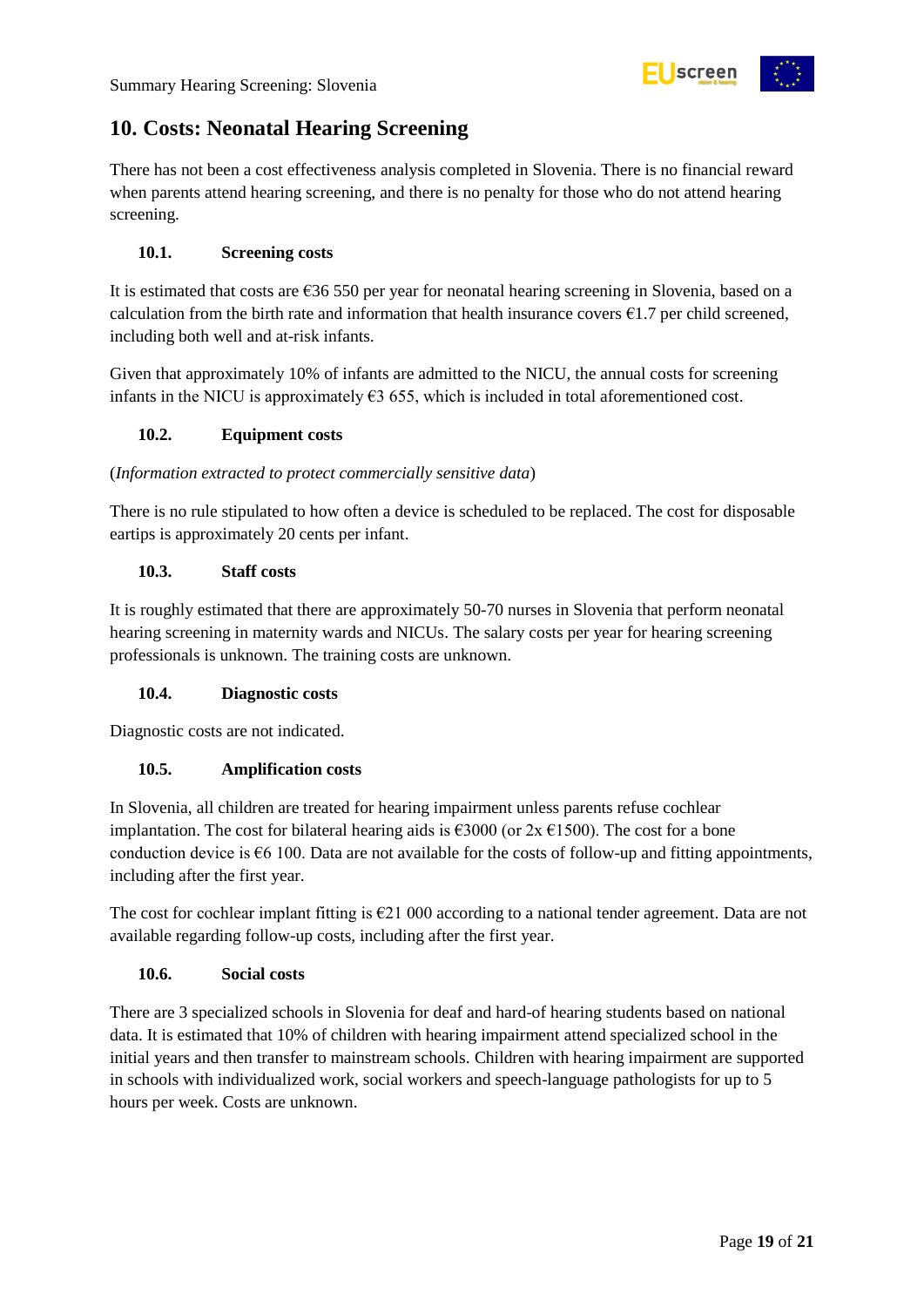

# <span id="page-19-0"></span>**11. Costs: Preschool Hearing Screening**

# <span id="page-19-1"></span>**11.1. Screening costs**

It is roughly estimated that, in Ljubljana, preschool hearing screening (group audiometry), costs approximately €10 per child. With 2100 children entering their first year of school in Ljubljana, the approximate cost for Ljubljana is around €21 000.

# <span id="page-19-2"></span>**11.2. Equipment costs**

Information not indicated.

# <span id="page-19-3"></span>**11.3. Staff costs**

Information not indicated.